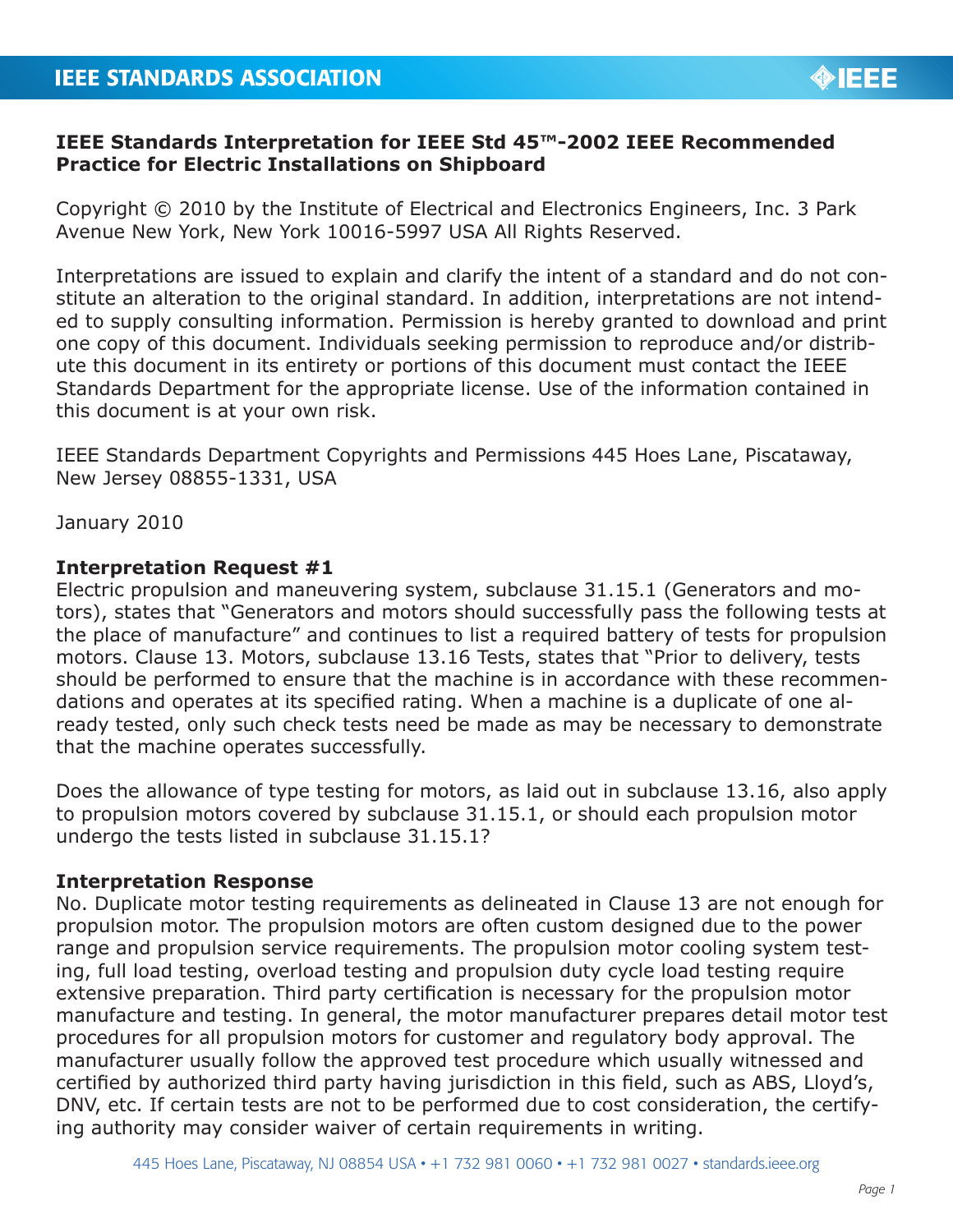As an example, the ABS class ship must follow the ABS requirement for manufacture and testing the propulsion motors in accordance with ABS certification requirement.

The propulsion motor procurement cost estimate should include manufacture and testing.

References a, b, and c are the IEEE Std 45 pertinent clauses provided for information in support of the response.

#### References:

a. IEEE-45-2002- Clause 31-Electric Propulsion 31.15 Tests 31.15.1 Generators and motors Generators and motors should successfully pass the following tests at the place of manufacture. The following tests should be conducted in accordance with IEC60034 or IEEE Std 112-1996, IEEE Std 115-1995, or ANSI/NEMA MG 1-1998, as applicable:

- a) Temperature rise under rated load or rated current conditions
- b) Dielectric strength of insulation
- c) Overload capacity, as specified.

b. IEEE-45-1998 Clause 36-Electric Propulsion 36.18 Tests-generators and motors Generators and motors should successfully pass the following tests at the place of manufacture. The following tests should be conducted in accordance with IEEE Std 112™-1996, IEEE Std 115™-1995, or ANSI/NEMA MG 1-1993, as applicable:

- a) Temperature rise under full-load conditions
- b) Dielectric strength of insulation
- c) Overload capacity, as specified
- d) Cold resistance of all circuits
- e) Electrical balance
- f) Mechanical balance

c. IEEE-45-2002 Clause 13-Motor-13.16 Tests Prior to delivery, tests should be performed to ensure that the machine is in accordance with these recommendations and operates at its specified rating. When a machine is a duplicate of one already tested, only such check tests need be made as may be necessary to demonstrate that the machine operates successfully. Spare parts should be given a regular insulation resistance test, but need not be given any running test. Tests should be conducted in accordance with the following:

- a) For single-phase motors, ANSI/NEMA MG-1-1998
- b) For polyphase induction motors, IEEE Std 112-1996
- c) For synchronous motors, IEEE Std 115-1995
- d) For dc motors, ANSI/NEMA MG-1-1998

**OBJECT**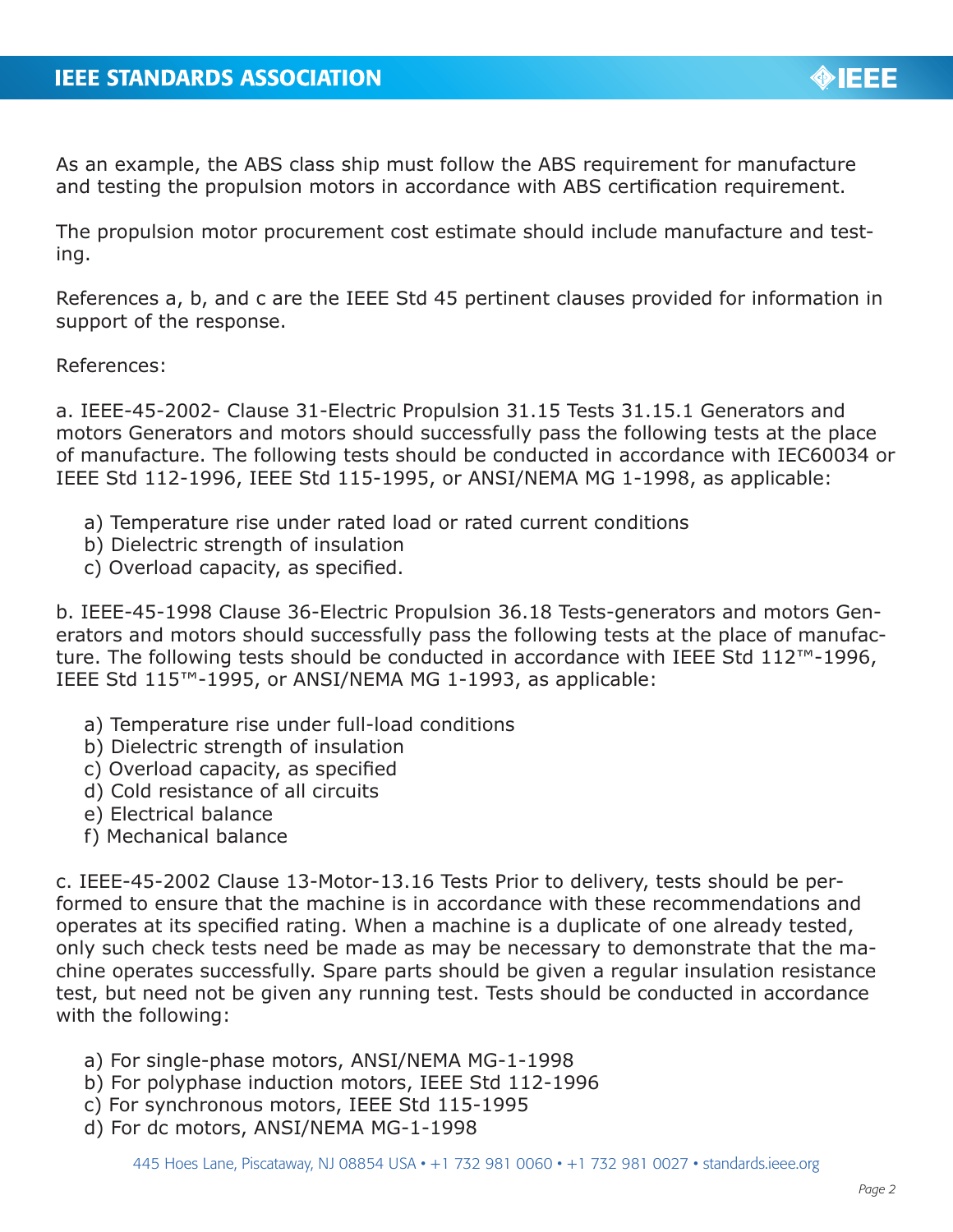

- e) For IEC motors, IEC 60034
- f) For chemical duty motors up to and including 373 kW (500 HP), IEEE Std 841-2001
- g) For chemical duty motors above 373kW (500 HP), API Std 541

The tests that should be performed are

- Temperature-rise
- Insulation resistance
- High potential -Overload
- Commutation test

### **Interpretation Request #2**

Clarification of Clause 34 in IEEE Std 45-2002 is requested concerning the testing of switchboards.

## **Interpretation Response**

Low-voltage switchboards (600 V ac and less for ANSI; 1000 V ac and less for IEC)—description and requirements Switchboards operating at a root-mean-square (RMS) voltage less than 1000 V should meet the requirements of UL 891 or IEC 60947 for dead-front switchboards or IEEE Std C37.20.1-1993, UL 1558-1999, or IEC 60947 for low-voltage, metal-enclosed power circuit breaker switchgear. Circuit breakers installed in low-voltage switchboards should meet the following requirements for the class of service intended:

- Power circuit breakers installed in low-voltage switchboards should meet the requirements of IEEE Std C37.13-1990 or IEC 60947-2. When installed in low-voltage, metal-enclosed switchgear in accordance with IEEE Std C37.20.1-1993 or IEC 60947-2, these breakers shall be drawout type.
- Power circuit breakers with proper insulation barriers may also be installed in deadfront switchboards per UL 891-1998 or IEC 60947-2. These breakers shall be drawout type.
- Low-voltage molded or insulated case circuit breakers installed in switchboards shall meet the requirements of UL 489-1996 including all marine supplements, or shall meet the requirements of IEC 60947-2 including the additional performance requirements as defined in the marine supplements of UL 489-1996. The insulated case circuit breakers shall be drawout type, and the molded case breakers shall be mounted on marine dead-front removable (plug-in) connectors (both line and load) to facilitate maintenance and replacement without a complete switchboard outage.
- All buses, both power and grounding, within the switchboard shall be copper. All joints shall be either tin-plated or silver-plated and installed using nuts, bolts, and Belleville-type washers or similar locking means.